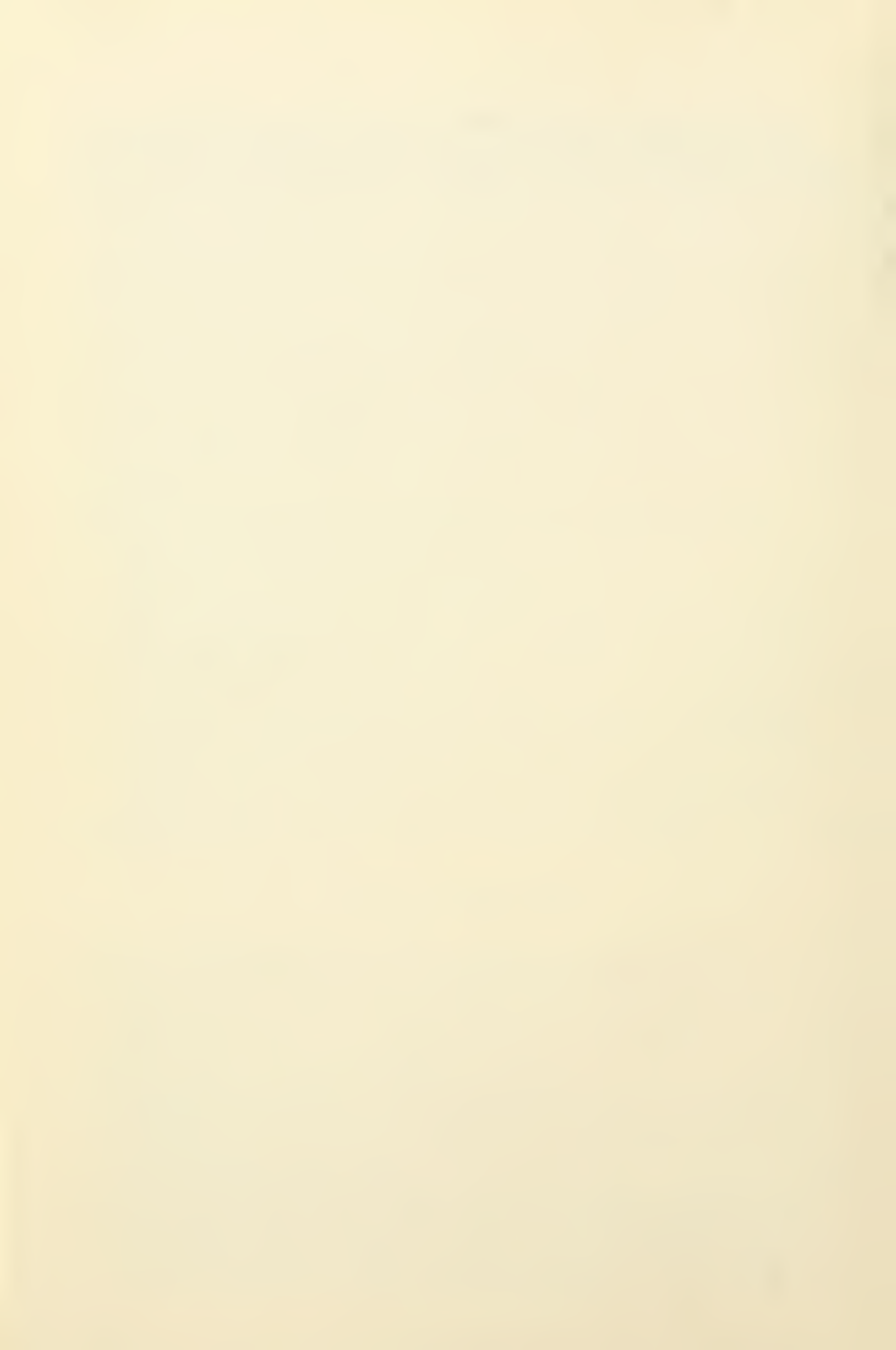#### NOTICE TO CONTRIBUTORS

Manuscripts intended for publication in the Great Basin Naturalist or Great Basin Naturalist Memoirs must meet the criteria outlined in paragraph one on the inside front cover. They should be directed to Brigham Young University, Stephen L. Wood, Editor, Great Basin Naturalist, 290 Life Science Museum, Provo, Utah 84602. Three copies of the manuscript are re quired. They should be typewritten, double spaced throughout on one side of the paper, with margins of at least one inch on all sides. Use a recent issue of either journal as a format, and the Council of Biology Editors Style Manual, Fourth Edition (AIBS 1978) in preparing the manuscript. An abstract, about 3 percent as long as the text, but not exceeding 200 words, written in accordance with *Biological Abstracts* guidelines, should precede the introductory paragraph of each article.

All manuscripts receive a critical peer review by specialists in the subject area of the manuscript under consideration. Authors may recommend one or two reviewers for their article.

Accepted manuscripts less than 100 printed pages in length will automatically be assigned to the Great Basin Naturalist. Those larger than 100 printed pages will be considered for the Memoirs series.

Illustrations and Tables. All illustrations and tables should be made with a view toward having them appear within the limits of the printed page. The original illustrations or glossy photoprints of them should accompany the manuscript. Illustrations should be prepared for reduction by the printer to either single-column (2% inches) or double-column (5½ inches) width, with the length not exceeding  $7\frac{1}{2}$  inches.

Costs Borne by Contributor. Contributors to the Great Basin Naturalist should be prepared to donate from \$10 to \$40 per printed page toward publication of their article (in addition to reprint costs). Excessive or complex tables requiring typesetting may be charged to the author at cost. Authors publishing in the Great Basin Naturalist Memoirs may be expected to contribute \$40 per printed page in addition to the cost of the printed copies they purchase. No re prints are furnished free of charge.

#### Reprint Schedule for the Great Basin Naturalist

100 copies, minimum cost for 2 pages, \$26.

Each additional 2 pages, \$6.

Each additional 100 copies, \$4 for each 2 pages.

Examples: 300 copies of 10 pages =  $$82; 200$  copies of 13 pages =  $$86.$ 

#### Great Basin Naturalist Memoirs

No. <sup>1</sup> The birds of Utah. By C. L. Hayward, C. Cottam, A. M. Woodbury, H. H. Frost. \$10.

No. <sup>2</sup> Intermountain biogeography: <sup>a</sup> symposium. By K. T. Harper, J. L. Reveal et al. \$15.

No. 3 The endangered species: a symposium. \$6.

No. 4 Soil-plant-animal relationships bearing on revegetation and land reclamation in Nevada deserts. \$6.

No. 5 Utah Lake monograph. \$8.

No. 6 The bark and ambrosia beetles of North and Central America (Coleoptera: Scolytidae), a taxonomic monograph. \$60.

No. 7 Biology of desert rodents. \$8.